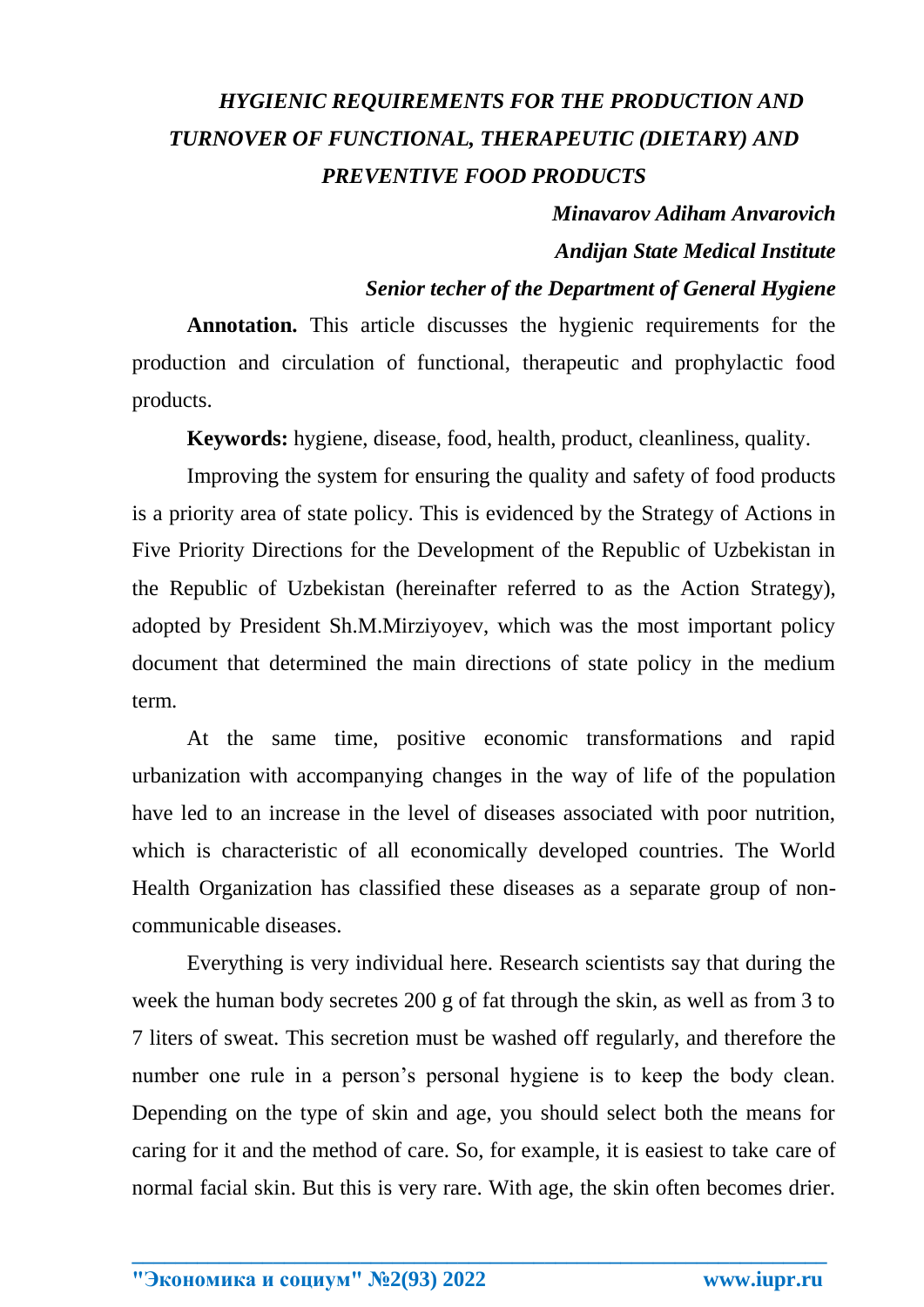Oily skin should not be washed with hot water. The same applies to oily hair. Hot water stimulates the production of sebum. Owners of dry skin should protect it from exposure to both cold and heat. It is important to moisturize dry skin because it fades faster.

Oral hygiene is a very important component of personal hygiene. If your teeth are not in order, then the whole body suffers. In the presence of foci of caries in the mouth, with periodontitis or periodontal disease, the infection easily spreads to the sinuses, tonsils, and kidneys. Therefore, brush your teeth regularly twice a day. To do this, use a suitable toothpaste and brush for yourself. If you are not able to brush your teeth after the next meal, rinse your mouth with at least clean water. It is advisable to remove food debris using dental floss or a toothpick. You should visit the dentist once every six months.

Personal hygiene is impossible without hair hygiene. Wash your hair as often as necessary to keep it clean. It is only important to choose a shampoo. If your hair is so oily that it needs to be washed daily, look for a daily shampoo. Do not brush wet hair, do not use metal combs for this. If you are doing a ponytail, do not use rubber bands. They pull the hair too tight.

Personal hygiene and your nutrition are two concepts that cannot exist without each other. What kind of healthy lifestyle can there be if a person eats instant noodles or sandwiches? Therefore, observing food hygiene, you also contribute to the treasury of your health and longevity.

Useful tips.

 1. Experts strongly recommend taking a shower immediately after finishing work, as well as immediately before bedtime. Water should have a temperature of about 37-38 degrees, i.e. slightly above normal human body temperature.

 2. It is highly desirable to use soft water to wash your hair. Its softening is carried out by adding 1 teaspoon of baking soda to 5 liters of water. Regularity of washing hair: normal and dry - once every ten days, oily - weekly. The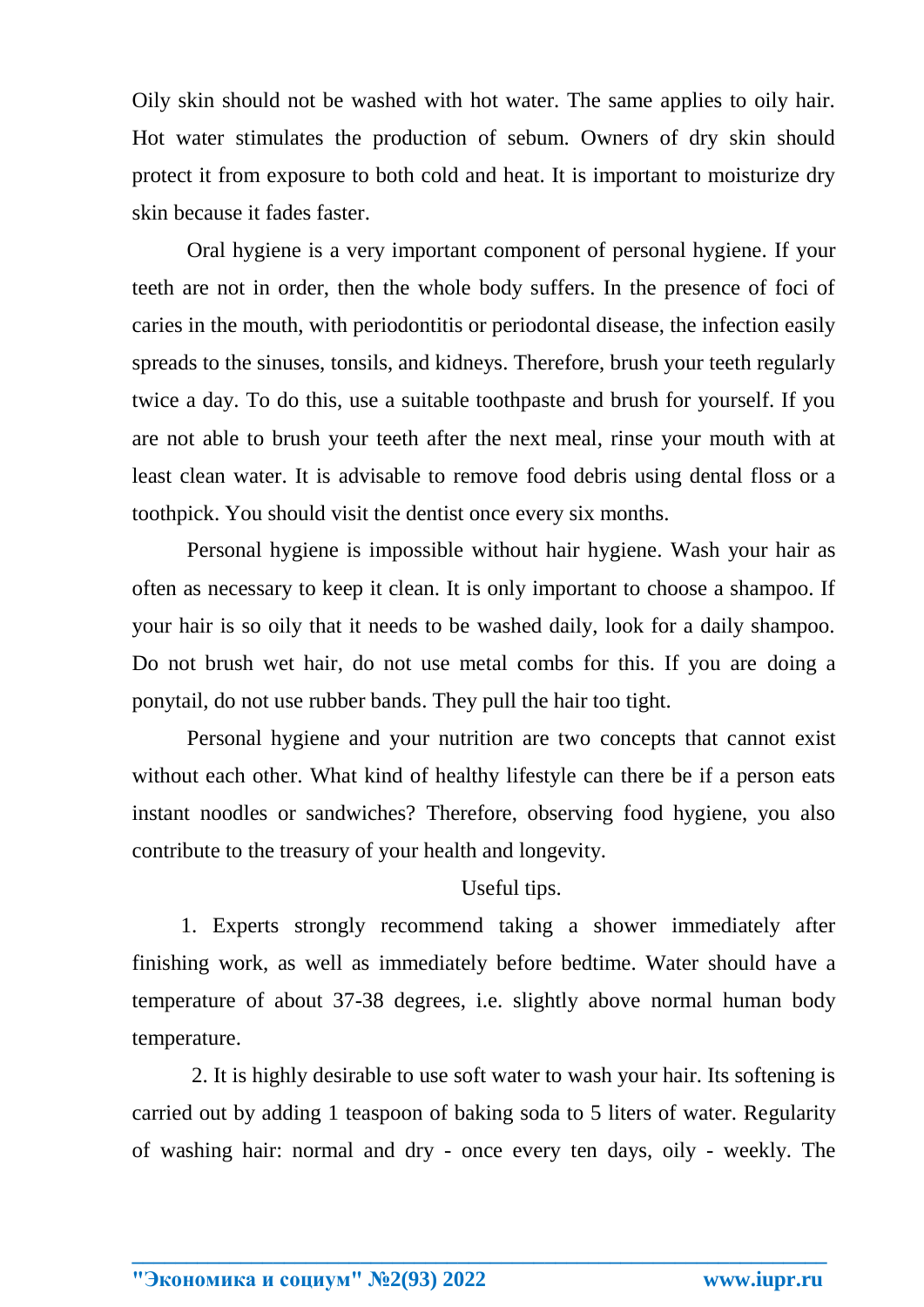temperature of water for washing hair is 50-55 degrees. It is useful to rinse them with infusion of chamomile after washing.

 3. If you allocate 20 minutes for a little gymnastics in the morning, this will fill the cells with oxygen, remove stagnation, tone the vessels, give vigor and good mood for the whole day.

 4. Fresh air will remove drowsiness and headaches, relieve fatigue and catarrhal bronchopulmonary diseases, if you ventilate the room before going to bed, at least 30-40 minutes.

The main purpose of these sanitary rules and norms is to determine the sanitary and hygienic requirements for the layout, arrangement, sanitary and technical condition of enterprises for the production of functional, therapeutic (dietary) and preventive nutrition products, as well as the turnover of these products.

These sanitary rules and regulations are binding on state bodies, enterprises, institutions, organizations, associations and individuals whose activities are related to the design, construction, reconstruction, operation of organizations for the production and circulation of products of functional, medical (dietary) and preventive, as well as also for bodies, institutions, officials exercising state sanitary and epidemiological supervision.

Hygienic standards of safety criteria for products of functional, therapeutic (dietary) and preventive nutrition are established in the sanitary norms and rules "Hygienic requirements for food safety".

Functional feeding - nutrition that provides the human body not only with energy and plastic material, but optimizes specific physiological functions and biochemical reactions, contributes to maintaining health, reducing the risk of diseases;

Functional food products - natural food products containing functional ingredients aimed at reducing the risk of developing nutrition-related diseases and (or) replenishing, as well as preventing nutritional deficiencies, maintaining and improving health;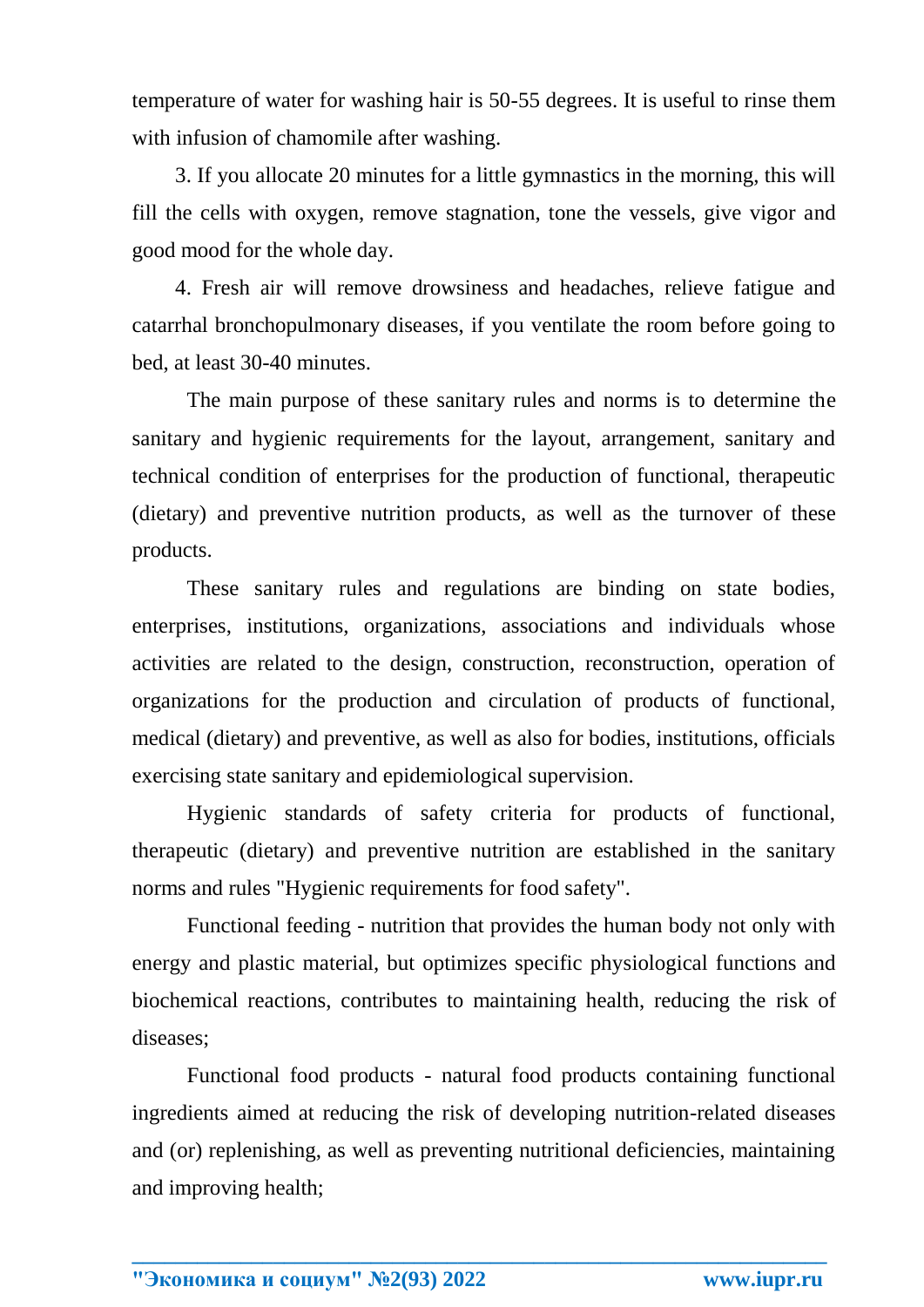Functional ingredients (functional food ingredient) - physiologically functional components that have the ability to influence physiological functions, metabolic processes in the human body with the systematic use of a functional food product containing them;

Food products for therapeutic (dietary) nutrition - specialized food products with a given nutritional and energy value, physical and organoleptic properties, and intended for use as part of therapeutic diets;

Food products for preventive nutrition - specialized food products intended for the correction of carbohydrate, fat, protein, vitamin and other types of metabolism, in which the content and (or) the ratio of individual substances has been changed relative to their natural content, and (or) which includes not originally present substances or components, as well as food products intended to reduce the risk of developing occupational diseases;

Food products for nutrition of athletes - specialized food products of a given chemical composition, increased nutritional value and (or) directed efficiency, consisting of a complex of products or represented by their individual types, which has a specific effect on increasing the adaptive capabilities of a person to physical and neuro-emotional stress. Athletes' diets may contain functional foods;

The quality of functional nutrition products is a set of characteristics that determine the consumer properties and effectiveness of the product;

Safety of products of functional, therapeutic (dietary) and preventive nutrition - the state of products, processes of their production, operation (use), storage, transportation, sale and disposal, in which there is no risk associated with the likelihood of harm to human life and health.

Identification of products of functional nutrition, therapeutic (dietary) and preventive - activities to establish the conformity of products with regulatory, technical documents and information about the properties, composition, materials and products contained in the documents and labels attached to them;